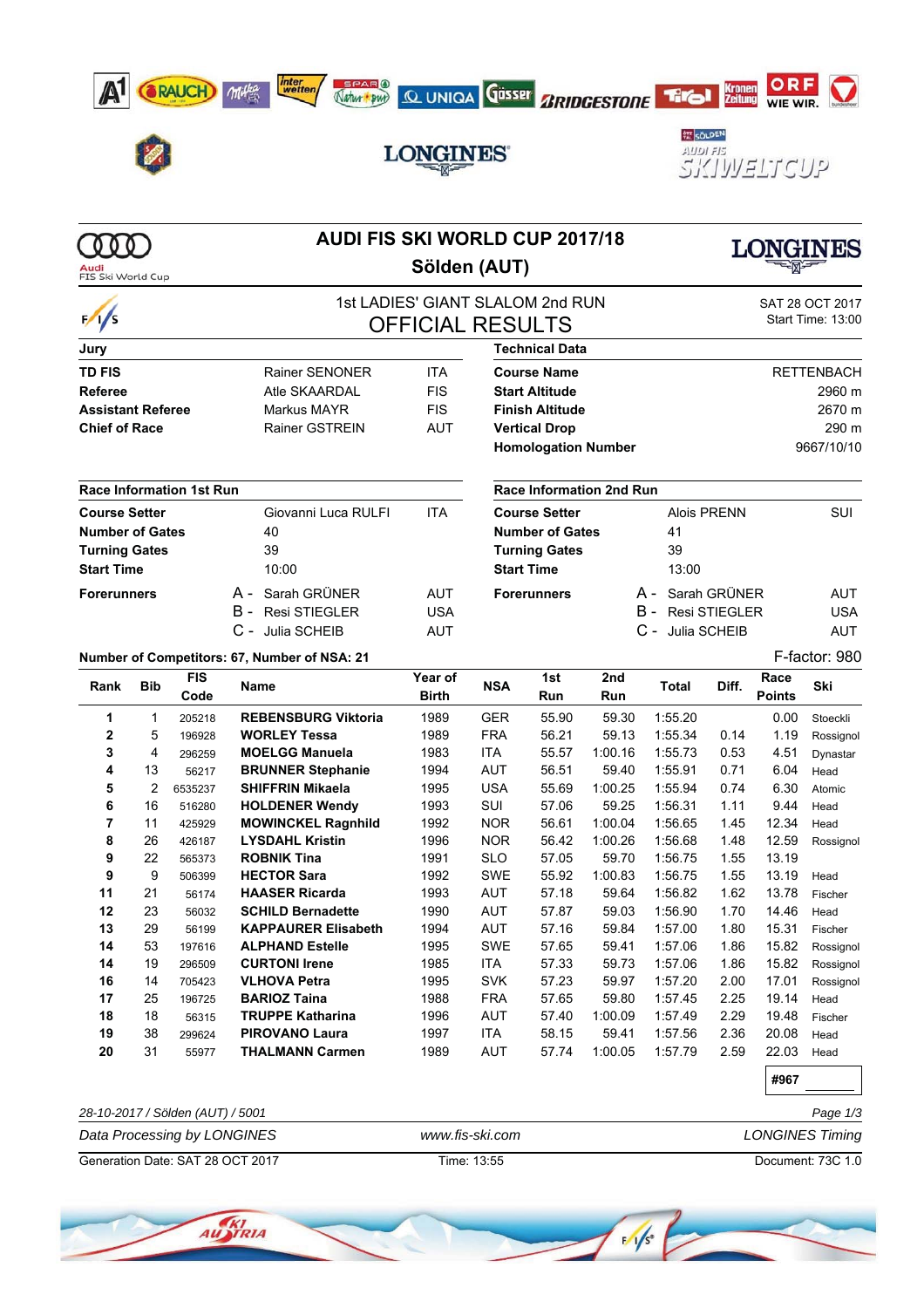

 $\frac{1}{s}$ 

Audi<br>FIS Ski World Cup

## **AUDI FIS SKI WORLD CUP 2017/18 Sölden (AUT)**



#### 1st LADIES' GIANT SLALOM 2nd RUN SAT 28 OCT 2017<br>
OFFICIAL PESLILTS Start Time: 13:00 OFFICIAL RESULTS

|      |            | <b>FIS</b>                       | Number of Competitors: 67, Number of NSA: 21 | Year of      |                 | 1st     | 2nd     |              |       | Race          | F-factor: 980          |
|------|------------|----------------------------------|----------------------------------------------|--------------|-----------------|---------|---------|--------------|-------|---------------|------------------------|
| Rank | <b>Bib</b> | Code                             | Name                                         | <b>Birth</b> | <b>NSA</b>      | Run     | Run     | <b>Total</b> | Diff. | <b>Points</b> | Ski                    |
| 21   | 24         | 505679                           | <b>HANSDOTTER Frida</b>                      | 1985         | <b>SWE</b>      | 57.15   | 1:00.79 | 1:57.94      | 2.74  | 23.31         | Rossignol              |
| 22   | 10         | 425771                           | <b>HAVER-LOESETH Nina</b>                    | 1989         | NOR.            | 57.32   | 1:00.65 | 1:57.97      | 2.77  | 23.56         | Rossignol              |
| 23   | 42         | 425921                           | <b>HAUGEN Kristine Gielsten</b>              | 1992         | <b>NOR</b>      | 57.65   | 1:00.41 | 1:58.06      | 2.86  | 24.33         | Rossignol              |
| 24   | 12         | 105269                           | <b>GAGNON Marie-Michele</b>                  | 1989         | CAN             | 57.18   | 1:00.89 | 1:58.07      | 2.87  | 24.41         | Rossignol              |
| 25   | 33         | 307493                           | <b>ANDO Asa</b>                              | 1996         | <b>JPN</b>      | 58.16   | 1:00.30 | 1:58.46      | 3.26  | 27.73         | Atomic                 |
| 26   | 41         | 206487                           | <b>WIESLER Maren</b>                         | 1993         | GER             | 57.81   | 1:01.08 | 1:58.89      | 3.69  | 31.39         | Voelkl                 |
| 27   | 20         | 297910                           | <b>CURTONI Elena</b>                         | 1991         | ITA             | 58.31   | 1:00.62 | 1:58.93      | 3.73  | 31.73         | Head                   |
| 28   | 27         | 565471                           | <b>HROVAT Meta</b>                           | 1998         | <b>SLO</b>      | 58.02   | 1:03.78 | 2:01.80      | 6.60  | 56.15         | Stoeckli               |
|      |            |                                  | DID NOT QUALIFY FOR 2nd RUN: 24 competitors  |              |                 |         |         |              |       |               |                        |
|      | 45         | 426100                           | <b>HOLTMANN Mina Fuerst</b>                  | 1995         | <b>NOR</b>      | 58.44   |         |              |       |               | Voelkl                 |
|      | 34         | 306249                           | <b>HASEGAWA Emi</b>                          | 1986         | <b>JPN</b>      | 58.51   |         |              |       |               | Rossignol              |
|      | 50         | 516394                           | <b>SUTER Jasmina</b>                         | 1995         | SUI             | 58.68   |         |              |       |               | Voelkl                 |
|      | 32         | 537544                           | <b>VONN Lindsey</b>                          | 1984         | <b>USA</b>      | 58.88   |         |              |       |               | Head                   |
|      | 47         | 516504                           | <b>DANIOTH Aline</b>                         | 1998         | SUI             | 58.93   |         |              |       |               | Head                   |
|      | 59         | 516344                           | <b>KOPP Rahel</b>                            | 1994         | SUI             | 59.02   |         |              |       |               | Rossignol              |
|      | 55         | 435334                           | <b>GASIENICA-DANIEL Maryna</b>               | 1994         | POL             | 59.12   |         |              |       |               |                        |
|      | 36         | 355061                           | <b>HILZINGER Jessica</b>                     | 1997         | GER             | 59.12   |         |              |       |               | Atomic                 |
|      | 43         | 315187                           | <b>IGNJATOVIC Nevena</b>                     | 1990         | <b>SRB</b>      | 59.13   |         |              |       |               | Head                   |
|      | 62         | 516426                           | <b>STOFFEL Elena</b>                         | 1996         | SUI             | 59.25   |         |              |       |               | Dynastar               |
|      | 52         | 197215                           | <b>MASSIOS Marie</b>                         | 1992         | <b>FRA</b>      | 59.32   |         |              |       |               | Head                   |
|      | 35         | 538284                           | <b>MCJAMES Megan</b>                         | 1987         | <b>USA</b>      | 59.33   |         |              |       |               | Voelkl                 |
|      | 56         | 506664                           | FJAELLSTROEM Magdalena 1995                  |              | SWE             | 59.39   |         |              |       |               | Head                   |
|      | 65         | 206520                           | <b>DORSCH Patrizia</b>                       | 1994         | GER             | 59.53   |         |              |       |               | Stoeckli               |
|      | 63         | 299029                           | <b>GALLI Jole</b>                            | 1995         | ITA             | 59.62   |         |              |       |               | Head                   |
|      | 48         | 405138                           | <b>JELINKOVA Adriana</b>                     | 1995         | <b>NED</b>      | 59.62   |         |              |       |               | Atomic                 |
|      | 40         | 539678                           | <b>PETERSON Foreste</b>                      | 1993         | <b>USA</b>      | 59.70   |         |              |       |               |                        |
|      | 54         | 506348                           | <b>STAALNACKE YIva</b>                       | 1992         | <b>SWE</b>      | 59.79   |         |              |       |               | Voelkl                 |
|      | 61         |                                  | <b>AJLEC Desiree</b>                         | 1996         | <b>SLO</b>      | 59.81   |         |              |       |               |                        |
|      | 60         | 565453                           | <b>WIKSTROEM Emelie</b>                      | 1992         | <b>SWE</b>      | 1:00.12 |         |              |       |               | Croc Ski               |
|      |            | 506341                           |                                              |              |                 |         |         |              |       |               | Voelkl                 |
|      | 44         | 307255                           | <b>ISHIKAWA Haruna</b>                       | 1994         | <b>JPN</b>      | 1:00.23 |         |              |       |               |                        |
|      | 58         | 299388                           | <b>BERTANIL.</b>                             | 1996         | ITA             | 1:00.58 |         |              |       |               |                        |
|      | 66         | 155763                           | <b>LEDECKA Ester</b>                         | 1995         | CZE             | 1:00.85 |         |              |       |               | Atomic                 |
|      | 67         | 695108                           | <b>KNYSH Olha</b>                            | 1995         | <b>UKR</b>      | 1:03.15 |         |              |       |               |                        |
|      |            |                                  | DID NOT FINISH 1st RUN: 13 competitors       |              |                 |         |         |              |       |               |                        |
|      | 3          | 299276                           | <b>BASSINO Marta</b>                         | 1996         | <b>ITA</b>      |         |         |              |       |               | Salomon                |
|      | 6          | 516138                           | <b>GUT Lara</b>                              | 1991         | SUI             |         |         |              |       |               | Head                   |
|      | 7          | 298323                           | GOGGIA Sofia                                 | 1992         | ITA             |         |         |              |       |               | Atomic                 |
|      | 15         | 565268                           | <b>DREV Ana</b>                              | 1985         | <b>SLO</b>      |         |         |              |       |               | Voelkl                 |
|      | 28         | 107613                           | <b>GRENIER Valerie</b>                       | 1996         | CAN             |         |         |              |       |               | Rossignol              |
|      | 30         | 225525                           | <b>TILLEY Alex</b>                           | 1993         | <b>GBR</b>      |         |         |              |       |               | Head                   |
|      | 37         | 107532                           | <b>TOMMY Mikaela</b>                         | 1995         | CAN             |         |         |              |       |               | Dynastar               |
|      | 39         | 56388                            | <b>LIENSBERGER Katharina</b>                 | 1997         | <b>AUT</b>      |         |         |              |       |               | Rossignol              |
|      | 46         | 565401                           | <b>BUCIK Ana</b>                             | 1993         | <b>SLO</b>      |         |         |              |       |               | Stoeckli               |
|      | 49         | 385096                           | <b>POPOVIC Leona</b>                         | 1997         | <b>CRO</b>      |         |         |              |       |               | Fischer                |
|      | 51         | 56417                            | <b>FEST Nadine</b>                           | 1998         | <b>AUT</b>      |         |         |              |       |               | Rossignol              |
|      | 57         | 56333                            | <b>MAIR Chiara</b>                           | 1996         | <b>AUT</b>      |         |         |              |       |               | Atomic                 |
|      |            |                                  |                                              |              |                 |         |         |              |       | #967          |                        |
|      |            | 28-10-2017 / Sölden (AUT) / 5001 |                                              |              |                 |         |         |              |       |               | Page 2/3               |
|      |            | Data Processing by LONGINES      |                                              |              | www.fis-ski.com |         |         |              |       |               | <b>LONGINES Timing</b> |

Generation Date: SAT 28 OCT 2017 Time: 13:55 Document: 73C 1.0